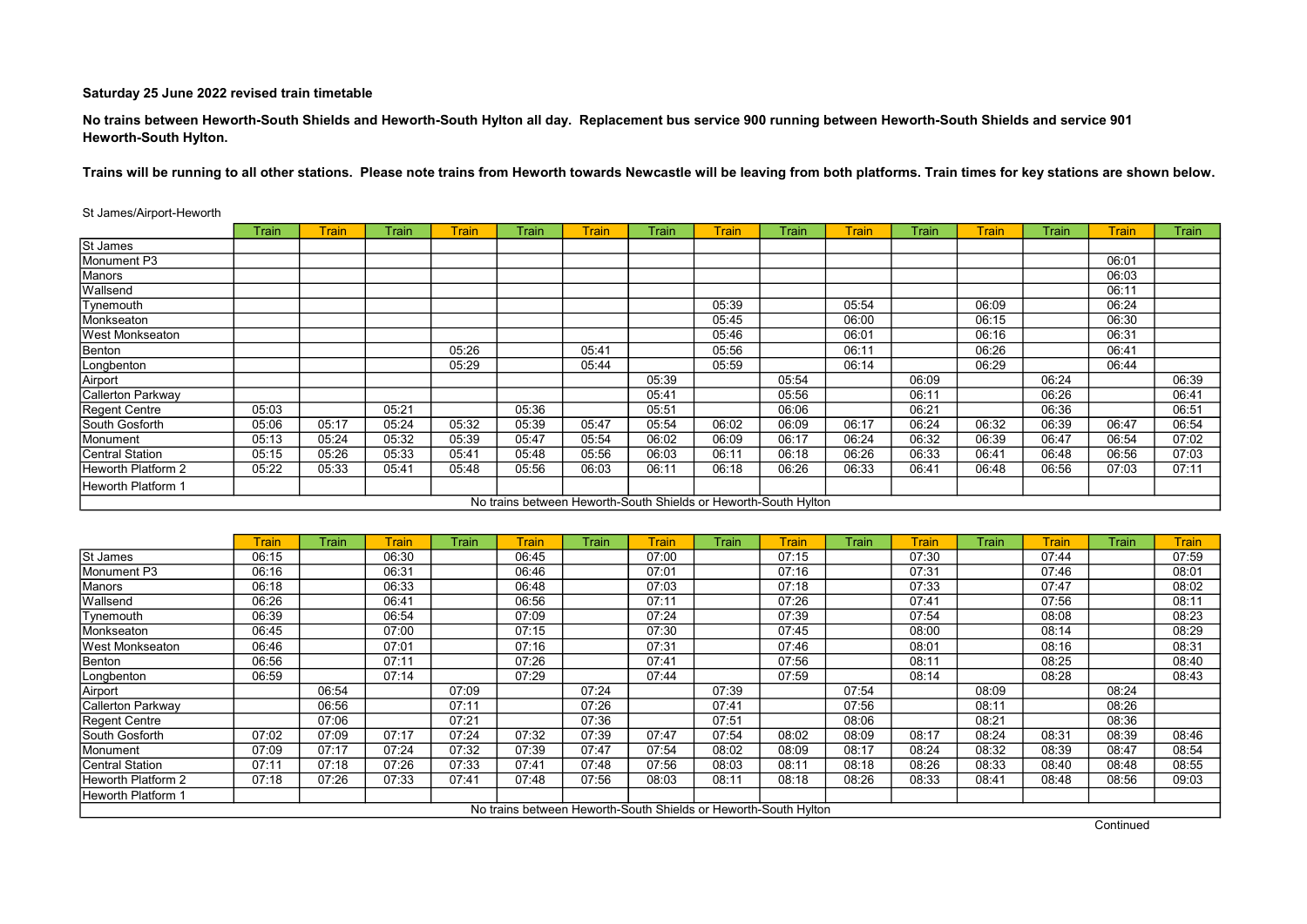No trains between Heworth-South Shields and Heworth-South Hylton all day. Replacement bus service 900 running between Heworth-South Shields and service 901 Heworth-South Hylton.

Trains will be running to all other stations. Please note trains from Heworth towards Newcastle will be leaving from both platforms. Train times for key stations are shown below.

|                           | Train | Train | Train | <b>Train</b> | Train                                                           | <b>Train</b> | Train | Train | Train | <b>Train</b> | Train | <b>Train</b> | Train | Frain | Train |
|---------------------------|-------|-------|-------|--------------|-----------------------------------------------------------------|--------------|-------|-------|-------|--------------|-------|--------------|-------|-------|-------|
| St James                  |       | 08:13 |       | 08:25        |                                                                 | 08:37        |       | 08:49 |       | 09:01        |       | 09:13        |       | 09:25 |       |
| Monument P3               |       | 08:14 |       | 08:27        |                                                                 | 08:39        |       | 08:51 |       | 09:03        |       | 09:15        |       | 09:27 |       |
| Manors                    |       | 08:16 |       | 08:28        |                                                                 | 08:40        |       | 08:52 |       | 09:04        |       | 09:16        |       | 09:28 |       |
| Wallsend                  |       | 08:24 |       | 08:37        |                                                                 | 08:49        |       | 09:01 |       | 09:13        |       | 09:25        |       | 09:37 |       |
| Tynemouth                 |       | 08:37 |       | 08:50        |                                                                 | 09:02        |       | 09:14 |       | 09:26        |       | 09:38        |       | 09:50 |       |
| Monkseaton                |       | 08:43 |       | 08:56        |                                                                 | 09:08        |       | 09:20 |       | 09:32        |       | 09:44        |       | 09:56 |       |
| West Monkseaton           |       | 08:44 |       | 08:58        |                                                                 | 09:10        |       | 09:22 |       | 09:34        |       | 09:46        |       | 09:58 |       |
| Benton                    |       | 08:54 |       | 09:07        |                                                                 | 09:19        |       | 09:31 |       | 09:43        |       | 09:55        |       | 10:07 |       |
| Longbenton                |       | 08:57 |       | 09:10        |                                                                 | 09:22        |       | 09:34 |       | 09:46        |       | 09:58        |       | 10:10 |       |
| Airport                   | 08:39 |       | 08:51 |              | 09:03                                                           |              | 09:16 |       | 09:28 |              | 09:40 |              | 09:52 |       | 10:03 |
| Callerton Parkway         | 08:41 |       | 08:53 |              | 09:05                                                           |              | 09:18 |       | 09:30 |              | 09:42 |              | 09:54 |       | 10:05 |
| <b>Regent Centre</b>      | 08:51 |       | 09:04 |              | 09:16                                                           |              | 09:28 |       | 09:40 |              | 09:52 |              | 10:04 |       | 10:16 |
| South Gosforth            | 08:54 | 09:00 | 09:07 | 09:13        | 09:19                                                           | 09:25        | 09:31 | 09:37 | 09:43 | 09:49        | 09:55 | 10:01        | 10:07 | 10:13 | 10:19 |
| Monument                  | 09:02 | 09:08 | 09:15 | 09:22        | 09:28                                                           | 09:34        | 09:40 | 09:46 | 09:52 | 09:58        | 10:04 | 10:10        | 10:16 | 10:22 | 10:28 |
| Central Station           | 09:03 | 09:10 | 09:17 | 09:23        | 09:29                                                           | 09:35        | 09:41 | 09:47 | 09:53 | 09:59        | 10:05 | 10:11        | 10:17 | 10:23 | 10:29 |
| Heworth Platform 2        | 09:11 | 09:17 | 09:25 | 09:32        | 09:38                                                           |              | 09:50 |       | 10:01 |              | 10:13 |              | 10:25 |       | 10:37 |
| <b>Heworth Platform 1</b> |       |       |       |              |                                                                 | 09:43        |       | 09:55 |       | 10:07        |       | 10:19        |       | 10:31 |       |
|                           |       |       |       |              | No trains between Heworth-South Shields or Heworth-South Hylton |              |       |       |       |              |       |              |       |       |       |

|                        | <b>Train</b> | Train | Train | Train | <b>Train</b> | Train | Train | Train | Train                                                           | Train | <b>Train</b> | Train | <b>Train</b> | Train | Train |
|------------------------|--------------|-------|-------|-------|--------------|-------|-------|-------|-----------------------------------------------------------------|-------|--------------|-------|--------------|-------|-------|
| St James               | 09:37        |       | 09:49 |       | 10:01        |       | 10:13 |       | 10:25                                                           |       | 10:37        |       | 10:49        |       | 11:01 |
| Monument P3            | 09:39        |       | 09:51 |       | 10:03        |       | 10:15 |       | 10:27                                                           |       | 10:39        |       | 10:51        |       | 11:03 |
| Manors                 | 09:40        |       | 09:52 |       | 10:04        |       | 10:16 |       | 10:28                                                           |       | 10:40        |       | 10:52        |       | 11:04 |
| Wallsend               | 09:49        |       | 10:01 |       | 10:13        |       | 10:25 |       | 10:37                                                           |       | 10:49        |       | 11:01        |       | 11:13 |
| Tynemouth              | 10:02        |       | 10:14 |       | 10:26        |       | 10:38 |       | 10:50                                                           |       | 11:02        |       | 11:14        |       | 11:26 |
| Monkseaton             | 10:08        |       | 10:20 |       | 10:32        |       | 10:44 |       | 10:56                                                           |       | 11:08        |       | 11:20        |       | 11:32 |
| <b>West Monkseaton</b> | 10:10        |       | 10:22 |       | 10:34        |       | 10:46 |       | 10:58                                                           |       | 11:10        |       | 11:22        |       | 11:34 |
| Benton                 | 10:19        |       | 10:31 |       | 10:43        |       | 10:55 |       | 11:07                                                           |       | 11:19        |       | 11:31        |       | 11:43 |
| Longbenton             | 10:22        |       | 10:34 |       | 10:46        |       | 10:58 |       | 11:10                                                           |       | 11:22        |       | 11:34        |       | 11:46 |
| Airport                |              | 10:16 |       | 10:28 |              | 10:40 |       | 10:52 |                                                                 | 11:04 |              | 11:16 |              | 11:28 |       |
| Callerton Parkway      |              | 10:18 |       | 10:30 |              | 10:42 |       | 10:54 |                                                                 | 11:06 |              | 11:18 |              | 11:30 |       |
| Regent Centre          |              | 10:28 |       | 10:40 |              | 10:52 |       | 11:04 |                                                                 | 11:16 |              | 11:28 |              | 11:40 |       |
| South Gosforth         | 10:25        | 10:31 | 10:37 | 10:43 | 10:49        | 10:55 | 11:01 | 11:07 | 11:13                                                           | 11:19 | 11:25        | 11:31 | 11:37        | 11:43 | 11:49 |
| Monument               | 10:34        | 10:40 | 10:46 | 10:52 | 10:58        | 11:04 | 11:10 | 11:16 | 11:22                                                           | 11:28 | 11:34        | 11:40 | 11:46        | 11:52 | 11:58 |
| <b>Central Station</b> | 10:35        | 10:41 | 10:47 | 10:53 | 10:59        | 11:05 | 11:11 | 11:17 | 11:23                                                           | 11:29 | 11:35        | 11:41 | 11:47        | 11:53 | 11:59 |
| Heworth Platform 2     |              | 10:49 |       | 11:01 |              | 11:13 |       | 11:25 |                                                                 | 11:37 |              | 11:49 |              | 12:01 |       |
| Heworth Platform 1     | 10:43        |       | 10:55 |       | 11:07        |       | 11:19 |       | 11:31                                                           |       | 11:43        |       | 11:55        |       | 12:07 |
|                        |              |       |       |       |              |       |       |       | No trains between Heworth-South Shields or Heworth-South Hylton |       |              |       |              |       |       |

**Continued**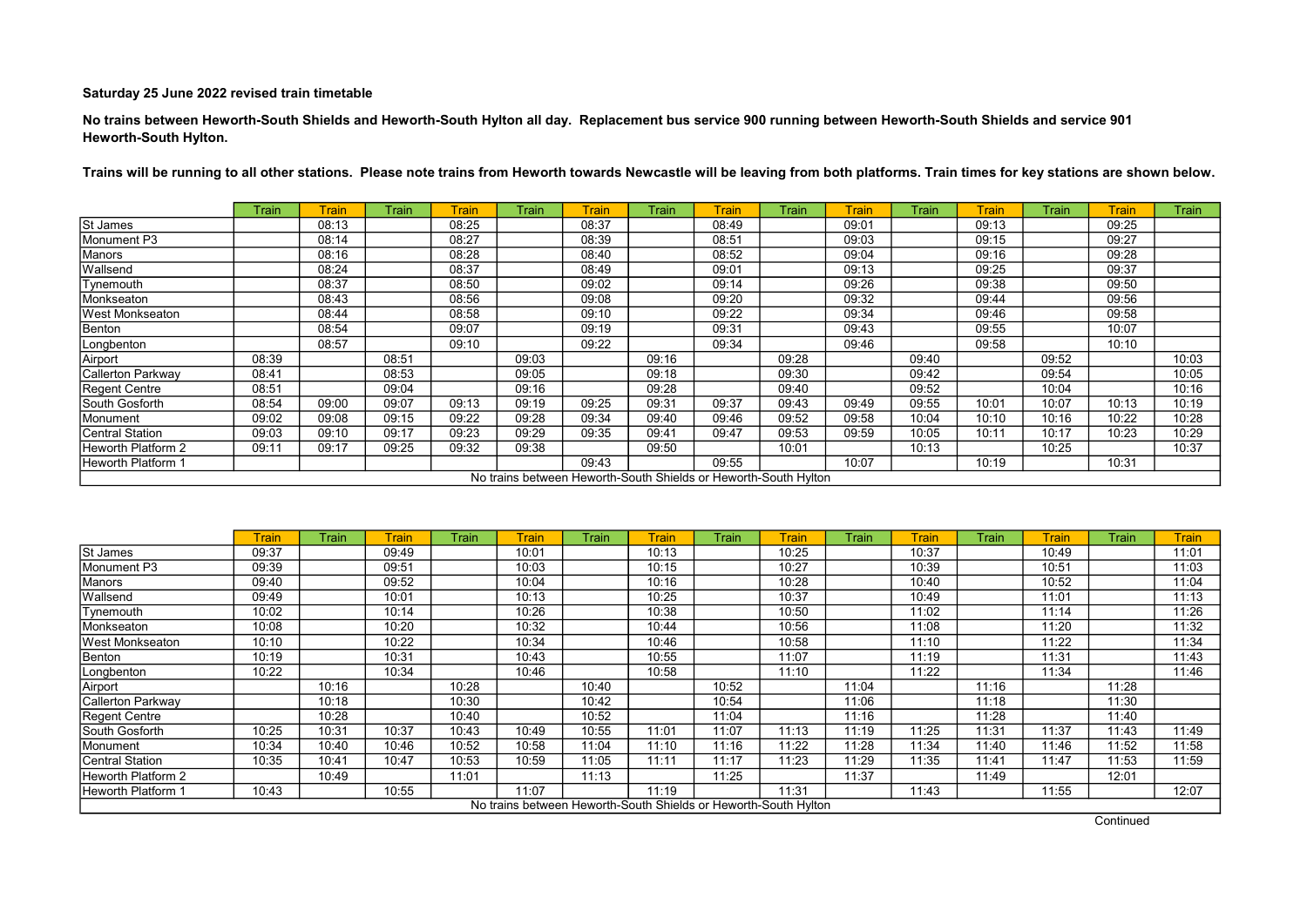No trains between Heworth-South Shields and Heworth-South Hylton all day. Replacement bus service 900 running between Heworth-South Shields and service 901 Heworth-South Hylton.

|                        | Train | <b>Train</b> | Train | <b>Train</b> | Train                                                           | <b>Train</b> | Train | <b>Train</b> | Train | <b>Train</b> | Train | <b>Train</b> | Train | <b>Train</b> | <b>Train</b> |
|------------------------|-------|--------------|-------|--------------|-----------------------------------------------------------------|--------------|-------|--------------|-------|--------------|-------|--------------|-------|--------------|--------------|
| St James               |       | 11:13        |       | 11:25        |                                                                 | 11:37        |       | 11:49        |       | 12:01        |       | 12:13        |       | 12:25        |              |
| Monument P3            |       | 11:15        |       | 11:27        |                                                                 | 11:39        |       | 11:51        |       | 12:03        |       | 12:15        |       | 12:27        |              |
| Manors                 |       | 11:16        |       | 11:28        |                                                                 | 11:40        |       | 11:52        |       | 12:04        |       | 12:16        |       | 12:28        |              |
| Wallsend               |       | 11:25        |       | 11:37        |                                                                 | 11:49        |       | 12:01        |       | 12:13        |       | 12:25        |       | 12:37        |              |
| Tynemouth              |       | 11:38        |       | 11:50        |                                                                 | 12:02        |       | 12:14        |       | 12:26        |       | 12:38        |       | 12:50        |              |
| Monkseaton             |       | 11:44        |       | 11:56        |                                                                 | 12:08        |       | 12:20        |       | 12:32        |       | 12:44        |       | 12:56        |              |
| <b>West Monkseaton</b> |       | 11:46        |       | 11:58        |                                                                 | 12:10        |       | 12:22        |       | 12:34        |       | 12:46        |       | 12:58        |              |
| Benton                 |       | 11:55        |       | 12:07        |                                                                 | 12:19        |       | 12:31        |       | 12:43        |       | 12:55        |       | 13:07        |              |
| Longbenton             |       | 11:58        |       | 12:10        |                                                                 | 12:22        |       | 12:34        |       | 12:46        |       | 12:58        |       | 13:10        |              |
| Airport                | 11:40 |              | 11:52 |              | 12:04                                                           |              | 12:16 |              | 12:28 |              | 12:40 |              | 12:52 |              | 13:04        |
| Callerton Parkway      | 11:42 |              | 11:54 |              | 12:06                                                           |              | 12:18 |              | 12:30 |              | 12:42 |              | 12:54 |              | 13:06        |
| Regent Centre          | 11:52 |              | 12:04 |              | 12:16                                                           |              | 12:28 |              | 12:40 |              | 12:52 |              | 13:04 |              | 13:16        |
| South Gosforth         | 11:55 | 12:01        | 12:07 | 12:13        | 12:19                                                           | 12:25        | 12:31 | 12:37        | 12:43 | 12:49        | 12:55 | 13:01        | 13:07 | 13:13        | 13:19        |
| Monument               | 12:04 | 12:10        | 12:16 | 12:22        | 12:28                                                           | 12:34        | 12:40 | 12:46        | 12:52 | 12:58        | 13:04 | 13:10        | 13:16 | 13:22        | 13:28        |
| Central Station        | 12:05 | 12:11        | 12:17 | 12:23        | 12:29                                                           | 12:35        | 12:41 | 12:47        | 12:53 | 12:59        | 13:05 | 13:11        | 13:17 | 13:23        | 13:29        |
| Heworth Platform 2     | 12:13 |              | 12:25 |              | 12:37                                                           |              | 12:49 |              | 13:01 |              | 13:13 |              | 13:25 |              | 13:37        |
| Heworth Platform 1     |       | 12:19        |       | 12:31        |                                                                 | 12:43        |       | 12:55        |       | 13:07        |       | 13:19        |       | 13:31        |              |
|                        |       |              |       |              | No trains between Heworth-South Shields or Heworth-South Hylton |              |       |              |       |              |       |              |       |              |              |

|                    | <b>Train</b> | Train | <b>Train</b> | Train | Train | Train | Train                                                           | Train | <b>Train</b> | Train | <b>Train</b> | Train | <b>Train</b> | Train | <b>Train</b> |
|--------------------|--------------|-------|--------------|-------|-------|-------|-----------------------------------------------------------------|-------|--------------|-------|--------------|-------|--------------|-------|--------------|
| <b>St James</b>    | 12:37        |       | 12:49        |       | 13:01 |       | 13:13                                                           |       | 13:25        |       | 13:37        |       | 13:49        |       | 14:01        |
| Monument P3        | 12:39        |       | 12:51        |       | 13:03 |       | 13:15                                                           |       | 13:27        |       | 13:39        |       | 13:51        |       | 14:03        |
| Manors             | 12:40        |       | 12:52        |       | 13:04 |       | 13:16                                                           |       | 13:28        |       | 13:40        |       | 13:52        |       | 14:04        |
| Wallsend           | 12:49        |       | 13:01        |       | 13:13 |       | 13:25                                                           |       | 13:37        |       | 13:49        |       | 14:01        |       | 14:13        |
| Tynemouth          | 13:02        |       | 13:14        |       | 13:26 |       | 13:38                                                           |       | 13:50        |       | 14:02        |       | 14:14        |       | 14:26        |
| Monkseaton         | 13:08        |       | 13:20        |       | 13:32 |       | 13:44                                                           |       | 13:56        |       | 14:08        |       | 14:20        |       | 14:32        |
| West Monkseaton    | 13:10        |       | 13:22        |       | 13:34 |       | 13:46                                                           |       | 13:58        |       | 14:10        |       | 14:22        |       | 14:34        |
| Benton             | 13:19        |       | 13:31        |       | 13:43 |       | 13:55                                                           |       | 14:07        |       | 14:19        |       | 14:31        |       | 14:43        |
| Longbenton         | 13:22        |       | 13:34        |       | 13:46 |       | 13:58                                                           |       | 14:10        |       | 14:22        |       | 14:34        |       | 14:46        |
| Airport            |              | 13:16 |              | 13:28 |       | 13:40 |                                                                 | 13:52 |              | 14:04 |              | 14:16 |              | 14:28 |              |
| Callerton Parkway  |              | 13:18 |              | 13:30 |       | 13:42 |                                                                 | 13:54 |              | 14:06 |              | 14:18 |              | 14:30 |              |
| Regent Centre      |              | 13:28 |              | 13:40 |       | 13:52 |                                                                 | 14:04 |              | 14:16 |              | 14:28 |              | 14:40 |              |
| South Gosforth     | 13:25        | 13:31 | 13:37        | 13:43 | 13:49 | 13:55 | 14:01                                                           | 14:07 | 14:13        | 14:19 | 14:25        | 14:31 | 14:37        | 14:43 | 14:49        |
| Monument           | 13:34        | 13:40 | 13:46        | 13:52 | 13:58 | 14:04 | 14:10                                                           | 14:16 | 14:22        | 14:28 | 14:34        | 14:40 | 14:46        | 14:52 | 14:58        |
| Central Station    | 13:35        | 13:41 | 13:47        | 13:53 | 13:59 | 14:05 | 14:11                                                           | 14:17 | 14:23        | 14:29 | 14:35        | 14:41 | 14:47        | 14:53 | 14:59        |
| Heworth Platform 2 |              | 13:49 |              | 14:01 |       | 14:13 |                                                                 | 14:25 |              | 14:37 |              | 14:49 |              | 15:01 |              |
| Heworth Platform 1 | 13:43        |       | 13:55        |       | 14:07 |       | 14:19                                                           |       | 14:31        |       | 14:43        |       | 14:55        |       | 15:07        |
|                    |              |       |              |       |       |       | No trains between Heworth-South Shields or Heworth-South Hylton |       |              |       |              |       |              |       |              |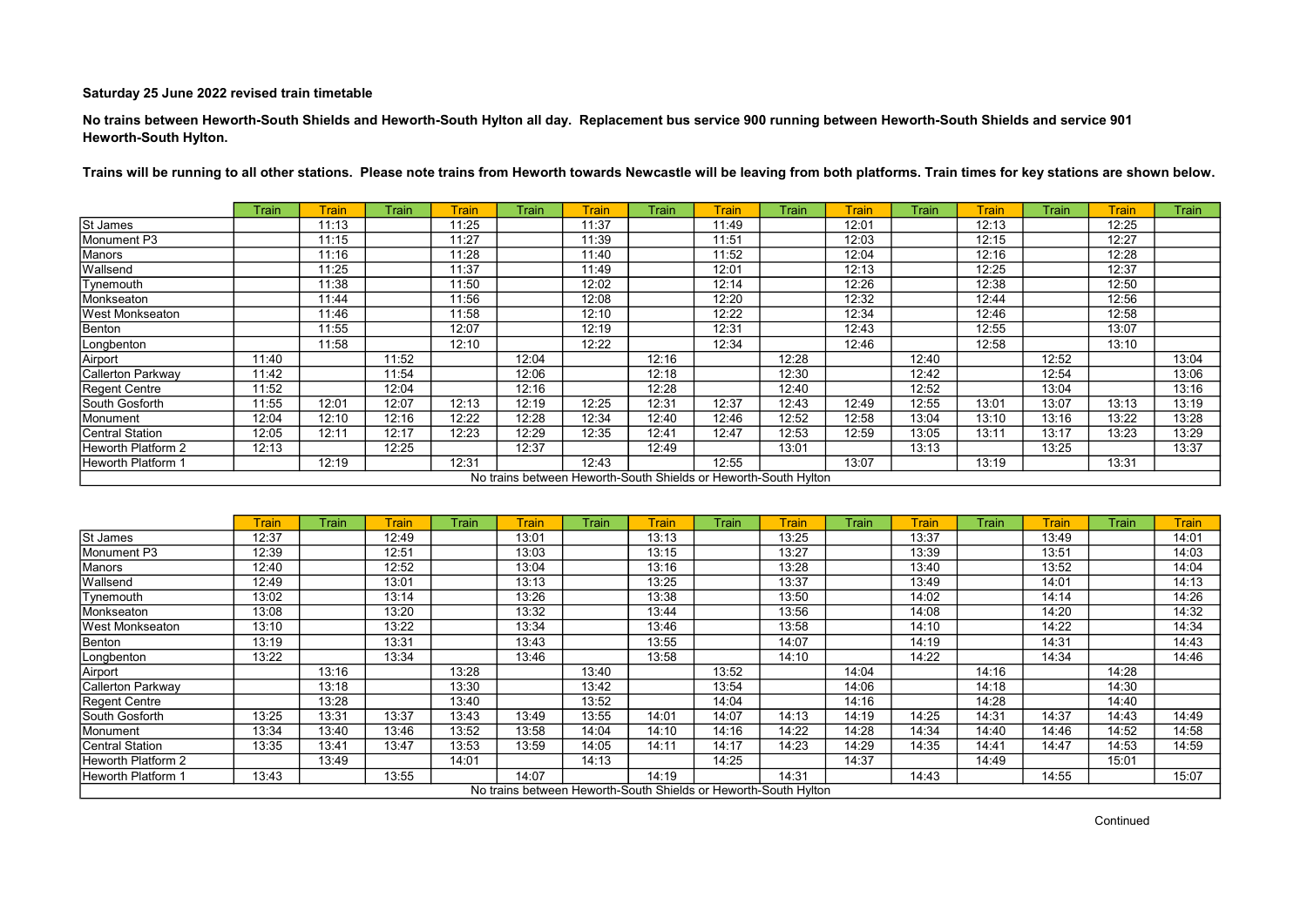No trains between Heworth-South Shields and Heworth-South Hylton all day. Replacement bus service 900 running between Heworth-South Shields and service 901 Heworth-South Hylton.

|                        | Train | <b>Train</b> | Train | <b>Train</b> | Train | <b>Train</b>                                                    | Train | <b>Train</b> | Train | <b>Train</b> | Train | <b>Train</b> | Train | <b>Train</b> | <b>Train</b> |
|------------------------|-------|--------------|-------|--------------|-------|-----------------------------------------------------------------|-------|--------------|-------|--------------|-------|--------------|-------|--------------|--------------|
| St James               |       | 14:13        |       | 14:25        |       | 14:37                                                           |       | 14:49        |       | 15:01        |       | 15:13        |       | 15:25        |              |
| Monument P3            |       | 14:15        |       | 14:27        |       | 14:39                                                           |       | 14:51        |       | 15:03        |       | 15:15        |       | 15:27        |              |
| Manors                 |       | 14:16        |       | 14:28        |       | 14:40                                                           |       | 14:52        |       | 15:04        |       | 15:16        |       | 15:28        |              |
| Wallsend               |       | 14:25        |       | 14:37        |       | 14:49                                                           |       | 15:01        |       | 15:13        |       | 15:25        |       | 15:37        |              |
| Tynemouth              |       | 14:38        |       | 14:50        |       | 15:02                                                           |       | 15:14        |       | 15:26        |       | 15:38        |       | 15:50        |              |
| Monkseaton             |       | 14:44        |       | 14:56        |       | 15:08                                                           |       | 15:20        |       | 15:32        |       | 15:44        |       | 15:56        |              |
| <b>West Monkseaton</b> |       | 14:46        |       | 14:58        |       | 15:10                                                           |       | 15:22        |       | 15:34        |       | 15:46        |       | 15:58        |              |
| Benton                 |       | 14:55        |       | 15:07        |       | 15:19                                                           |       | 15:31        |       | 15:43        |       | 15:55        |       | 16:07        |              |
| Longbenton             |       | 14:58        |       | 15:10        |       | 15:22                                                           |       | 15:34        |       | 15:46        |       | 15:58        |       | 16:10        |              |
| Airport                | 14:40 |              | 14:52 |              | 15:04 |                                                                 | 15:16 |              | 15:28 |              | 15:40 |              | 15:52 |              | 16:04        |
| Callerton Parkway      | 14:42 |              | 14:54 |              | 15:06 |                                                                 | 15:18 |              | 15:30 |              | 15:42 |              | 15:54 |              | 16:06        |
| Regent Centre          | 14:52 |              | 15:04 |              | 15:16 |                                                                 | 15:28 |              | 15:40 |              | 15:52 |              | 16:04 |              | 16:16        |
| South Gosforth         | 14:55 | 15:01        | 15:07 | 15:13        | 15:19 | 15:25                                                           | 15:31 | 15:37        | 15:43 | 15:49        | 15:55 | 16:01        | 16:07 | 16:13        | 16:19        |
| Monument               | 15:04 | 15:10        | 15:16 | 15:22        | 15:28 | 15:34                                                           | 15:40 | 15:46        | 15:52 | 15:58        | 16:04 | 16:10        | 16:16 | 16:22        | 16:28        |
| Central Station        | 15:05 | 15:11        | 15:17 | 15:23        | 15:29 | 15:35                                                           | 15:41 | 15:47        | 15:53 | 15:59        | 16:05 | 16:11        | 16:17 | 16:23        | 16:29        |
| Heworth Platform 2     | 15:13 |              | 15:25 |              | 15:37 |                                                                 | 15:49 |              | 16:01 |              | 16:13 |              | 16:25 |              | 16:37        |
| Heworth Platform 1     |       | 15:19        |       | 15:31        |       | 15:43                                                           |       | 15:55        |       | 16:07        |       | 16:19        |       | 16:31        |              |
|                        |       |              |       |              |       | No trains between Heworth-South Shields or Heworth-South Hylton |       |              |       |              |       |              |       |              |              |

|                    | <b>Train</b> | Train | <b>Train</b> | Train | Train | Train | Train                                                           | Train | <b>Train</b> | Train | <b>Train</b> | Train | <b>Train</b> | Train | <b>Train</b> |
|--------------------|--------------|-------|--------------|-------|-------|-------|-----------------------------------------------------------------|-------|--------------|-------|--------------|-------|--------------|-------|--------------|
| <b>St James</b>    | 15:37        |       | 15:49        |       | 16:01 |       | 16:13                                                           |       | 16:25        |       | 16:37        |       | 16:49        |       | 17:01        |
| Monument P3        | 15:39        |       | 15:51        |       | 16:03 |       | 16:15                                                           |       | 16:27        |       | 16:39        |       | 16:51        |       | 17:03        |
| Manors             | 15:40        |       | 15:52        |       | 16:04 |       | 16:16                                                           |       | 16:28        |       | 16:40        |       | 16:52        |       | 17:04        |
| Wallsend           | 15:49        |       | 16:01        |       | 16:13 |       | 16:25                                                           |       | 16:37        |       | 16:49        |       | 17:01        |       | 17:13        |
| Tynemouth          | 16:02        |       | 16:14        |       | 16:26 |       | 16:38                                                           |       | 16:50        |       | 17:02        |       | 17:14        |       | 17:26        |
| Monkseaton         | 16:08        |       | 16:20        |       | 16:32 |       | 16:44                                                           |       | 16:56        |       | 17:08        |       | 17:20        |       | 17:32        |
| West Monkseaton    | 16:10        |       | 16:22        |       | 16:34 |       | 16:46                                                           |       | 16:58        |       | 17:10        |       | 17:22        |       | 17:34        |
| Benton             | 16:19        |       | 16:31        |       | 16:43 |       | 16:55                                                           |       | 17:07        |       | 17:19        |       | 17:31        |       | 17:43        |
| Longbenton         | 16:22        |       | 16:34        |       | 16:46 |       | 16:58                                                           |       | 17:10        |       | 17:22        |       | 17:34        |       | 17:46        |
| Airport            |              | 16:16 |              | 16:28 |       | 16:40 |                                                                 | 16:52 |              | 17:04 |              | 17:16 |              | 17:28 |              |
| Callerton Parkway  |              | 16:18 |              | 16:30 |       | 16:42 |                                                                 | 16:54 |              | 17:06 |              | 17:18 |              | 17:30 |              |
| Regent Centre      |              | 16:28 |              | 16:40 |       | 16:52 |                                                                 | 17:04 |              | 17:16 |              | 17:28 |              | 17:40 |              |
| South Gosforth     | 16:25        | 16:31 | 16:37        | 16:43 | 16:49 | 16:55 | 17:01                                                           | 17:07 | 17:13        | 17:19 | 17:25        | 17:31 | 17:37        | 17:43 | 17:49        |
| Monument           | 16:34        | 16:40 | 16:46        | 16:52 | 16:58 | 17:04 | 17:10                                                           | 17:16 | 17:22        | 17:28 | 17:34        | 17:40 | 17:46        | 17:52 | 17:58        |
| Central Station    | 16:35        | 16:41 | 16:47        | 16:53 | 16:59 | 17:05 | 17:11                                                           | 17:17 | 17:23        | 17:29 | 17:35        | 17:41 | 17:47        | 17:53 | 17:59        |
| Heworth Platform 2 |              | 16:49 |              | 17:01 |       | 17:13 |                                                                 | 17:25 |              | 17:37 |              | 17:49 |              | 18:01 |              |
| Heworth Platform 1 | 16:43        |       | 16:55        |       | 17:07 |       | 17:19                                                           |       | 17:31        |       | 17:43        |       | 17:55        |       | 18:07        |
|                    |              |       |              |       |       |       | No trains between Heworth-South Shields or Heworth-South Hylton |       |              |       |              |       |              |       |              |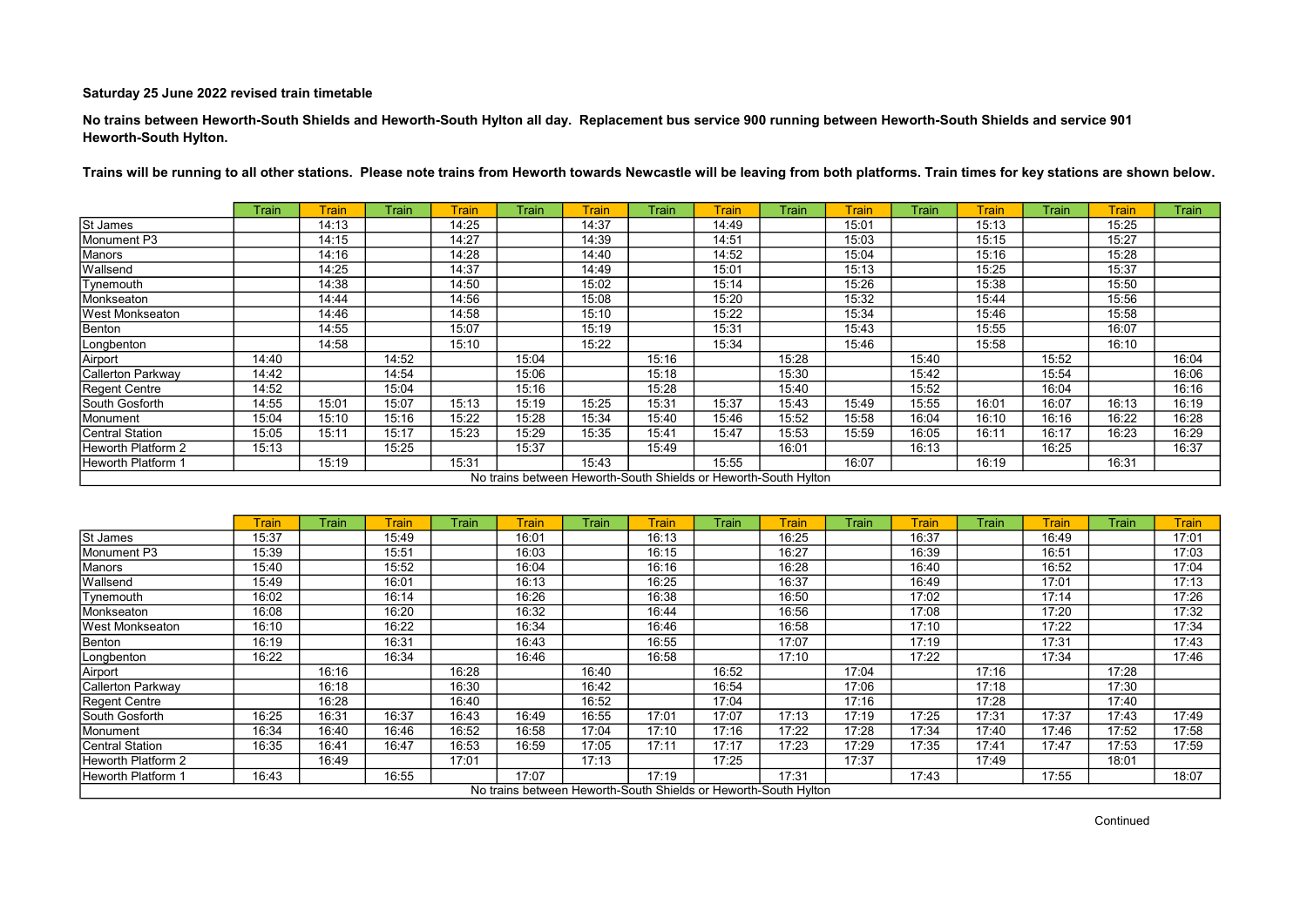No trains between Heworth-South Shields and Heworth-South Hylton all day. Replacement bus service 900 running between Heworth-South Shields and service 901 Heworth-South Hylton.

|                    | Train | Train | Train | <b>Train</b> | Train                                                           | Train | Train | Train | Train | Train | <b>Train</b> | Train | Train | Train | <b>Train</b> |
|--------------------|-------|-------|-------|--------------|-----------------------------------------------------------------|-------|-------|-------|-------|-------|--------------|-------|-------|-------|--------------|
| <b>St James</b>    |       | 17:14 |       | 17:29        |                                                                 |       | 17:44 |       | 17:59 |       | 18:15        |       | 18:30 |       | 18:45        |
| Monument P3        |       | 17:15 |       | 17:30        |                                                                 |       | 17:45 |       | 18:00 |       | 18:16        |       | 18:31 |       | 18:46        |
| Manors             |       | 17:17 |       | 17:32        |                                                                 |       | 17:47 |       | 18:02 |       | 18:18        |       | 18:33 |       | 18:48        |
| Wallsend           |       | 17:25 |       | 17:40        |                                                                 |       | 17:55 |       | 18:10 |       | 18:26        |       | 18:41 |       | 18:56        |
| Tynemouth          |       | 17:38 |       | 17:53        |                                                                 |       | 18:08 |       | 18:23 |       | 18:39        |       | 18:54 |       | 19:09        |
| Monkseaton         |       | 17:44 |       | 17:59        |                                                                 |       | 18:14 |       | 18:29 |       | 18:45        |       | 19:00 |       | 19:15        |
| West Monkseaton    |       | 17:46 |       | 18:01        |                                                                 |       | 18:16 |       | 18:31 |       | 18:46        |       | 19:01 |       | 19:16        |
| Benton             |       | 17:56 |       | 18:11        |                                                                 |       | 18:26 |       | 18:41 |       | 18:56        |       | 19:11 |       | 19:26        |
| Longbenton         |       | 17:59 |       | 18:14        |                                                                 |       | 18:29 |       | 18:44 |       | 18:59        |       | 19:14 |       | 19:29        |
| Airport            | 17:40 |       | 17:54 |              | 18:09                                                           | 18:13 |       | 18:24 |       | 18:39 |              | 18:54 |       | 19:09 |              |
| Callerton Parkway  | 17:42 |       | 17:56 |              | 18:11                                                           | 18:15 |       | 18:26 |       | 18:41 |              | 18:56 |       | 19:11 |              |
| Regent Centre      | 17:52 |       | 18:06 |              | 18:21                                                           | 18:25 |       | 18:36 |       | 18:51 |              | 19:06 |       | 19:21 |              |
| South Gosforth     | 17:55 | 18:02 | 18:09 | 18:17        | 18:24                                                           | 18:28 | 18:32 | 18:39 | 18:47 | 18:54 | 19:02        | 19:09 | 19:17 | 19:24 | 19:32        |
| Monument           | 18:04 | 18:09 | 18:17 | 18:24        | 18:32                                                           |       | 18:39 | 18:47 | 18:54 | 19:02 | 19:09        | 19:17 | 19:24 | 19:32 | 19:39        |
| Central Station    | 18:05 | 18:11 | 18:18 | 18:26        | 18:33                                                           |       | 18:41 | 18:48 | 18:56 | 19:03 | 19:11        | 19:18 | 19:26 | 19:33 | 19:41        |
| Heworth Platform 2 | 18:13 |       | 18:26 | 18:33        | 18:41                                                           |       | 18:48 | 18:56 | 19:03 | 19:11 | 19:18        | 19:26 | 19:33 | 19:41 | 19:48        |
| Heworth Platform 1 |       | 18:18 |       |              |                                                                 |       |       |       |       |       |              |       |       |       |              |
|                    |       |       |       |              | No trains between Heworth-South Shields or Heworth-South Hylton |       |       |       |       |       |              |       |       |       |              |

|                           | Train | <b>Train</b> | Train | <b>Train</b> | Train | <b>Train</b> | Train                                                           | <b>Train</b> | Train | Train | Train | <b>Train</b> | Train | <b>Train</b> | Train |
|---------------------------|-------|--------------|-------|--------------|-------|--------------|-----------------------------------------------------------------|--------------|-------|-------|-------|--------------|-------|--------------|-------|
| St James                  |       | 19:00        |       | 19:15        |       | 19:30        |                                                                 | 19:45        |       | 20:00 |       | 20:15        |       | 20:30        |       |
| Monument P3               |       | 19:01        |       | 19:16        |       | 19:31        |                                                                 | 19:46        |       | 20:01 |       | 20:16        |       | 20:31        |       |
| Manors                    |       | 19:03        |       | 19:18        |       | 19:33        |                                                                 | 19:48        |       | 20:03 |       | 20:18        |       | 20:33        |       |
| Wallsend                  |       | 19:11        |       | 19:26        |       | 19:41        |                                                                 | 19:56        |       | 20:11 |       | 20:26        |       | 20:41        |       |
| Tynemouth                 |       | 19:24        |       | 19:39        |       | 19:54        |                                                                 | 20:09        |       | 20:24 |       | 20:39        |       | 20:54        |       |
| Monkseaton                |       | 19:30        |       | 19:45        |       | 20:00        |                                                                 | 20:15        |       | 20:30 |       | 20:45        |       | 21:00        |       |
| West Monkseaton           |       | 19:31        |       | 19:46        |       | 20:01        |                                                                 | 20:16        |       | 20:31 |       | 20:46        |       | 21:01        |       |
| Benton                    |       | 19:41        |       | 19:56        |       | 20:11        |                                                                 | 20:26        |       | 20:41 |       | 20:56        |       | 21:11        |       |
| Longbenton                |       | 19:44        |       | 19:59        |       | 20:14        |                                                                 | 20:29        |       | 20:44 |       | 20:59        |       | 21:14        |       |
| Airport                   | 19:24 |              | 19:39 |              | 19:54 |              | 20:09                                                           |              | 20:24 |       | 20:39 |              | 20:54 |              | 21:09 |
| Callerton Parkway         | 19:26 |              | 19:41 |              | 19:56 |              | 20:11                                                           |              | 20:26 |       | 20:41 |              | 20:56 |              | 21:11 |
| Regent Centre             | 19:36 |              | 19:51 |              | 20:06 |              | 20:21                                                           |              | 20:36 |       | 20:51 |              | 21:06 |              | 21:21 |
| South Gosforth            | 19:39 | 19:47        | 19:54 | 20:02        | 20:09 | 20:17        | 20:24                                                           | 20:32        | 20:39 | 20:47 | 20:54 | 21:02        | 21:09 | 21:17        | 21:24 |
| Monument                  | 19:47 | 19:54        | 20:02 | 20:09        | 20:17 | 20:24        | 20:32                                                           | 20:39        | 20:47 | 20:54 | 21:02 | 21:09        | 21:17 | 21:24        | 21:32 |
| Central Station           | 19:48 | 19:56        | 20:03 | 20:11        | 20:18 | 20:26        | 20:33                                                           | 20:41        | 20:48 | 20:56 | 21:03 | 21:11        | 21:18 | 21:26        | 21:33 |
| Heworth Platform 2        | 19:56 | 20:03        | 20:11 | 20:18        | 20:26 | 20:33        | 20:41                                                           | 20:48        | 20:56 | 21:03 | 21:11 | 21:18        | 21:26 | 21:33        | 21:41 |
| <b>Heworth Platform 1</b> |       |              |       |              |       |              |                                                                 |              |       |       |       |              |       |              |       |
|                           |       |              |       |              |       |              | No trains between Heworth-South Shields or Heworth-South Hylton |              |       |       |       |              |       |              |       |